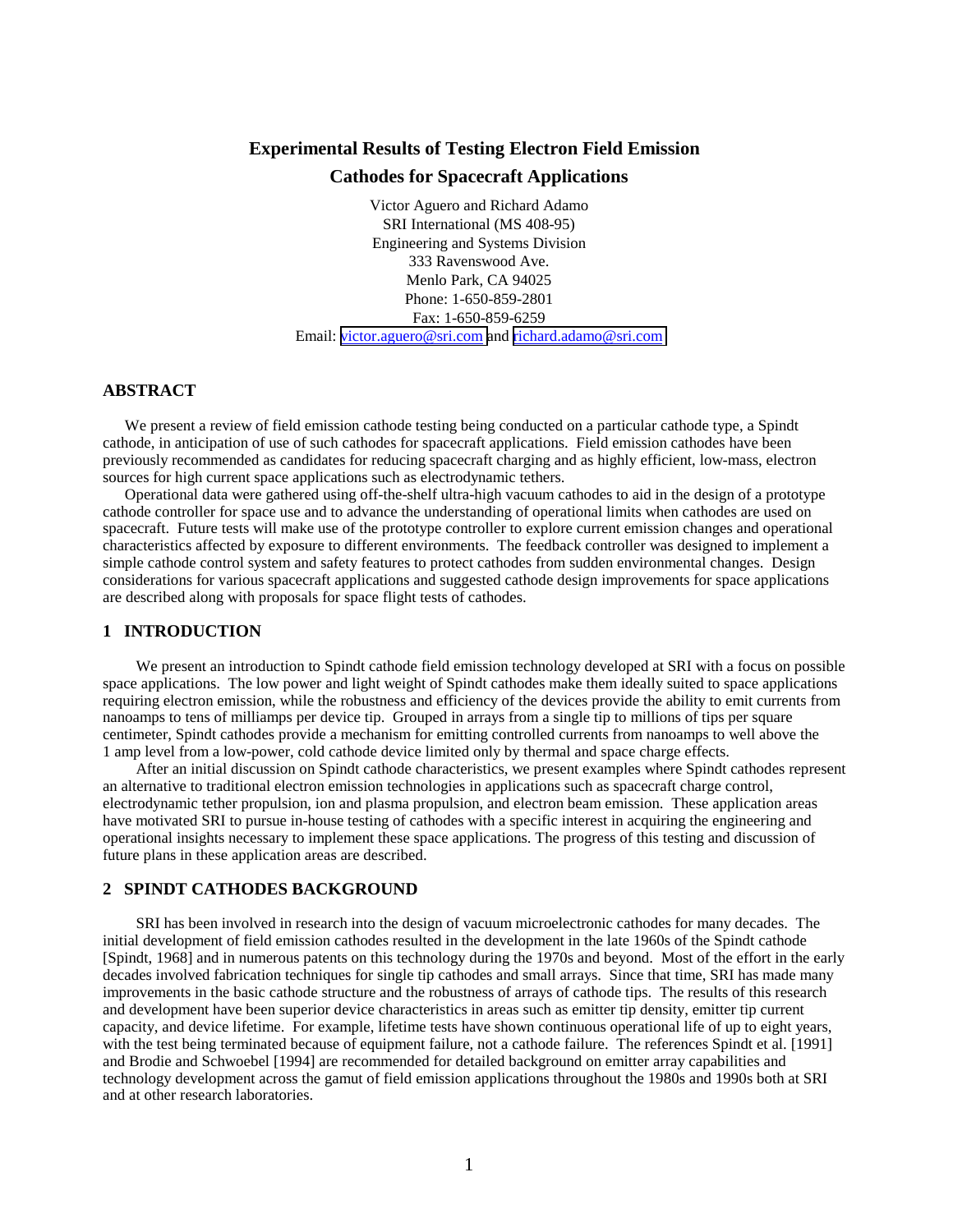The development of emitter arrays remains an active area of research driven primarily by applications in the areas of flat panel displays and rapid turn-on, high current electron sources. Figure 1 shows electron micrographs of Spindt cathode tips and a section of one type of cathode array.



10 µm



**Figure 1. (a) Electron micrograph close-up of Spindt cathode tips, and (b) close-up of a section of a cathode array.** 



Basic SRI Spindt cathode emitter arrays consist of an insulating layer sandwiched between two conductors, with an array of holes in the top conducting film and in the insulating layer. The top conductor is referred to as the *gate*, and the lower conductor as the *base*. The arrays can be manufactured on any flat, smooth, ultra-vacuum-compatible substrate, either insulating or conductive. The emitter tips are fabricated in the array of holes using thin film deposition techniques (see schematic in Figure 2), and have been fabricated with submicron hole spacing, or packing densities of over  $5 \times 10^{7}$ tips/cm<sup>2</sup>. For such a cathode structure, adjusting the voltage of the gate layer relative to the emitter tips controls the emission level. Because of the small scales involved, only small voltages (typically less than 100 volts) are required to control emission from each tip. Per-tip electron emitting capacities of well over 100 microamps have been demonstrated with single tips, resulting in a theoretical emitted current density of 5000 amps/cm<sup>2</sup> for arrays with packing densities at the levels that have been demonstrated.

With such high current densities and the inherent small size and small mass of microfabricated devices, Spindt cathodes have excellent characteristics for space applications. Nonetheless, to have an advantage over existing technologies with regard to space applications, a number of additional characteristics are highly desirable. These include not only low mass and small size, but also low power consumption, clean operation, no use of expendables, high efficiency, long lifetime, and a large operational temperature range. Spindt cathodes clearly have small size and low mass by nature of their microfabricated structure, and tests have shown that they can exhibit very long operational lifetimes. The true value of Spindt cathodes as electron emitters in space is further demonstrated by the fact that these devices do indeed have extremely low power requirements, extremely efficient operation, extremely clean operation, and require no expendables. Furthermore, Spindt cathodes have been operated over temperature ranges from approximately –270° C to over 400° C. In essence, Spindt cathodes are ideally suited for space applications.

To explore the efficiency and electron emission capabilities of Spindt cathodes one can use the accepted model for field emission occurring in a Spindt cathode, the Fowler/Nordheim equation, which has the form  $I = (n \ a) V^2 \exp(-b/V)$ . The variable *n* represents the number of emitter tips in the array. The coefficient *a* is related to the effective emitting area per tip and the tip geometry, where the total effective emitting area depends on the atomic-scale details of the emitter tip surface as well as the number of tips in an array. The coefficient *b* is proportional to the 3/2 power of the emitter work function. (See previously mentioned references for further detail.)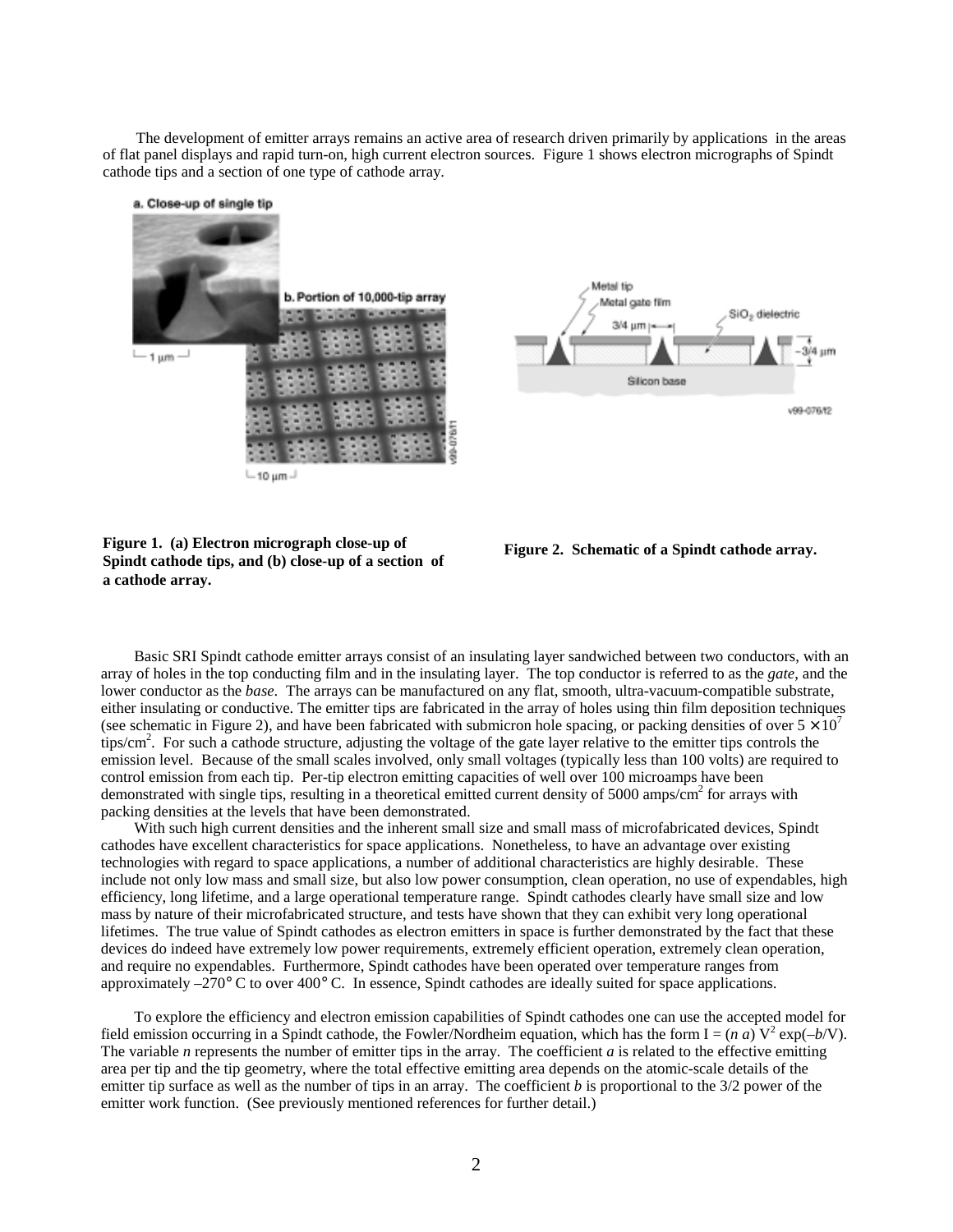Rearranging the above equation and taking the log of the result produces  $ln(I/V^2) = ln(n a) - (b/V)$ . A Fowler/Nordheim plot is a graph of  $ln(I/V^2)$  vs. (1/V), which, for true field emission, produces a straight line with a slope of *b* and a y-intercept of *ln(n a)*. Thus, experimentally obtained data from an emitter array having a known number of emitter tips can be used to determine the *a* and *b* coefficients for this type of cathode, and these coefficients can then be used to predict the performance of similar emitter arrays or to design emitter arrays to meet given sets of specifications. The experience with such emitter arrays at SRI has been that 1 microamp per tip is a very comfortable level of emission for these cathodes, and emission levels of over 100 microamps have been obtained from single emitter tips.

As an example of typical values, from the Fowler/Nordheim plot of a sample 1024-tip array, values such as  $a =$  $9.72 \times 10^{-7}$  A/V<sup>2</sup> per tip and  $b = 717$  V might be obtained. From such a result, the experimental data can be extrapolated to larger arrays and emission levels for purposes of considering the emission capabilities of a large Spindt

cathode device in space. Figure 3 shows just such a plot of modeled emitted current versus applied control voltage for a 5-million-tip array, which could be readily manufactured with existing techniques. From the plot we see that a 0.01 amp emission current could be achieved with approximately 70 volts applied between the base and gate electrodes, and that a healthy 0.1 amp current could be emitted by such a 5 million-tip array with an increase in the gate voltage to approximately 85 volts. This plot highlights a very significant characteristic of Spindt cathode emitters, the value of SRI's integrated gate structure, which allows low voltages between the gate electrode and tips to control the emission of electrons.

#### **Figure 3. Modeled values of emitted current vs. gate voltage for 5-million-tip Spindt cathode array.**



To emit large currents in space, the emitting source might require a large negative bias or large accelerating voltages, but these need not be part of the control voltages (or power drain) associated with operating the devices. In fact, in cases where the emitting spacecraft has a large negative bias and where minimal power consumption is desired, the devices can be operated in a "self-powered" mode. To achieve this self-powered mode the naturally occurring spacecraft-to-plasma potential difference is used to drive the electron extraction and acceleration, at least until the spacecraft frame potential reaches the minimum voltage needed for field emission to take place. This self-powered mode has been proposed for use in spacecraft charge control [Adamo, 1993] or for missions that naturally have large potentials between spacecraft components (e.g., electrodynamic tethered satellite systems). With the features of low voltage and power drain, and a possible self-powered mode, Spindt cathodes have clear advantages over traditional electron emission technologies when applied in space.

To consider the value of Spindt-cathode-based electron emitters in space, it is also useful to compare this technology with two dominant technologies typically applied to produce large electron currents in space. The examples considered here are thermionic emission (by far the most commonly used) and plasma contactors (ionized gas cloud devices). With regard to thermionic emitters, such as are found in typical electron guns, Spindt cathodes are extremely efficient, have much lower mass, and avoid most of the contamination and outgassing associated with hot cathodes. With regard to plasma contactors, not only are Spindt cathodes much more efficient and lower mass, but they do not require a hot cathode, they can respond very quickly (in the microwave frequency regime), and they have a smoothly varying output over their full operating range. More important, however, Spindt cathodes require no expendables, another major obstacle associated with plasma contactors.

# **3 SPACE APPLICATIONS OF SPINDT CATHODES**

The many advantages of Spindt cathodes as electron sources result in a variety of possible space applications. While Spindt cathodes can literally find use anywhere electrons are needed, it makes the most sense to focus on applications where their low mass, low power, small size, and high efficiency are the greatest assets. Examples of such applications are electric propulsion, charge control, sample ionization, electrodynamic tethers, and electron beam generation. In each of these applications, Spindt cathodes can provide significant improvements over existing technologies, although only one has been used in space to date. That example is the use of Spindt cathodes for electron impact ionization of mass spectrometer samples [Curtis and Hsieh, 1986].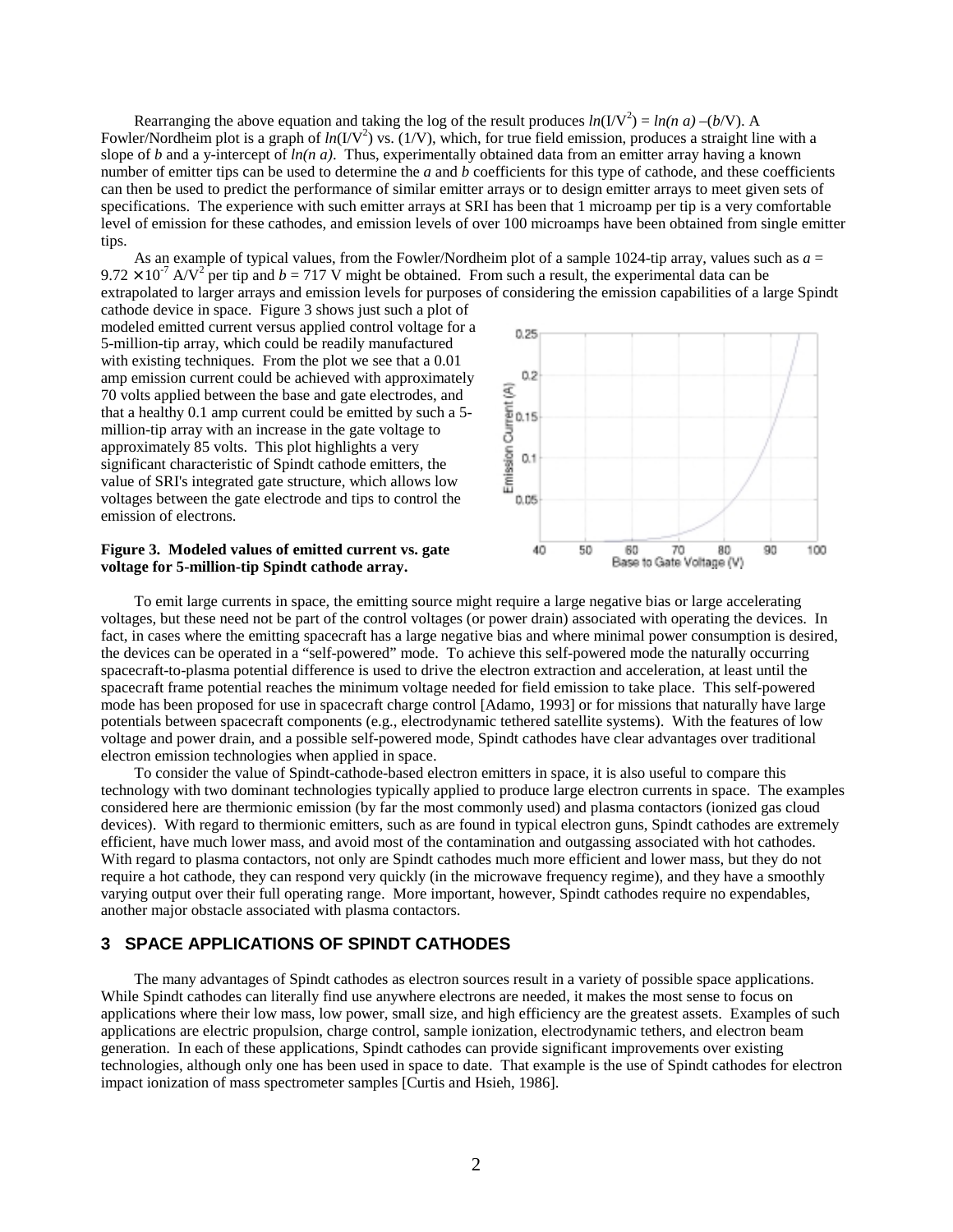The term *electric propulsion* covers many propulsion concepts, and Spindt cathodes can play a role in most of these. An example application that has been investigated conceptually and is being explored experimentally by NASA's JPL is the use of Spindt cathodes as ionizers for plasma propulsion systems. They have been used in this way for terrestrial chemical analysis sample ionization for many years because they are free of outgassing and hot cathode contaminants. Another natural application is in the arena of neutralization of plasma and ion thruster plumes, where the size and efficiency are highly desirable. In summary, with regard to electric propulsion, electron field emission devices can serve in many capacities to improve existing plasma or ion propulsion systems.

Electrodynamic tethers are essentially another form of electric propulsion, but are classically grouped in a separate category because of the large physical extent of typical tether systems relative to the small size of many electric propulsion devices. However, applications involving current flow in electrodynamic tether systems such as the one depicted schematically in Figure 4 would also benefit greatly from efficient, low-power, low-mass electron sources such as Spindt cathodes. These systems consist of a conducting tether that may be connected to end bodies, and for which the motion of the tether through a magnetic field results in an EMF across the tether. This EMF can be used to drive a current through the wire if an electrical connection to the surrounding plasma is possible—for example, at the endpoints of the system. In such a mode of operation, the resulting electrodynamic drag can be used to reduce the orbit of the system or to de-orbit the system. Similarly, if a power source is available and current can be driven through the tether in the opposite direction to that which would result from the motion-induced EMF, then the interaction of the tether current with the ambient magnetic field can be used to raise the orbit of the system. (See [Banks, 1989] for further details.)

In this manner, electrodynamic tethers can be used for orbit adjusts, transfers, and de-orbiting and can be made to operate without the use of propellants. The efficiency of this process is significantly improved if the tether current can be maximized, and if the potential drop at either (or both) endpoints can be reduced. Spindt cathodes can help with both of these issues by providing very efficient electron emission and by requiring very little potential drop across the emitting device. Satellite de-orbiting is already being aggressively pursued for commercial application by Tethers Unlimited, Inc., a company with a long-life multistranded conducting tether ideal for this type of application.

In the arena of charge control, the idea of using field emission in space is not new, and one of the co-authors of this report, Richard Adamo, as early as 1993 proposed various prototype systems that would allow Spindt cathodes to be used for spacecraft charge control [Adamo, 1993]. The most natural application of electron field emitters is the control of spacecraft negative charging, found both in low Earth orbit (LEO) and geosynchronous orbit (GEO) environments. Negative charging is particularly prevalent because of the high mobility of electrons, and is readily controlled because there is no need for expendables as electrons are the only products to be emitted. However, Spindt cathode technology can also be applied to positive charge control, especially if materials are available for ionization (or by use of an

equivalent but opposite polarity field ionization device, an area that SRI has also explored for many decades). The application of Spindt cathodes to spacecraft charge control is also closely related to the application of Spindt cathodes as sources for electron beam generation, where the efficient field emission of electrons from small, low-power sources is beneficial. In the case of electron beams, Spindt cathodes have been substituted for thermionic emission as a source of electrons because they avoid the problems of hot cathodes, allow very rapid switching and control, and are capable of very high currents even with the use of small control voltages.

The characteristics of charging in the GEO regime make the application of Spindt cathodes to spacecraft charge control particularly appropriate. In the GEO environment, electron currents are sufficiently low (less than 1 milliamp) that Spindt cathode control voltages of well under a hundred volts can readily produce the currents necessary to control charging, and the requisite voltage levels are available on typical GEO spacecraft. In addition, the problem on GEO spacecraft frequently involves surfaces charging negative with respect to neighboring surfaces, a problem that can be directly controlled by emission of electrons with field emission devices. Hence, the problems typically encountered on GEO satellites can be avoided by directly preventing charging to levels that lead to damaging discharges.

**Figure 4. Schematic of an electrodynamic tether system flowing current.** 

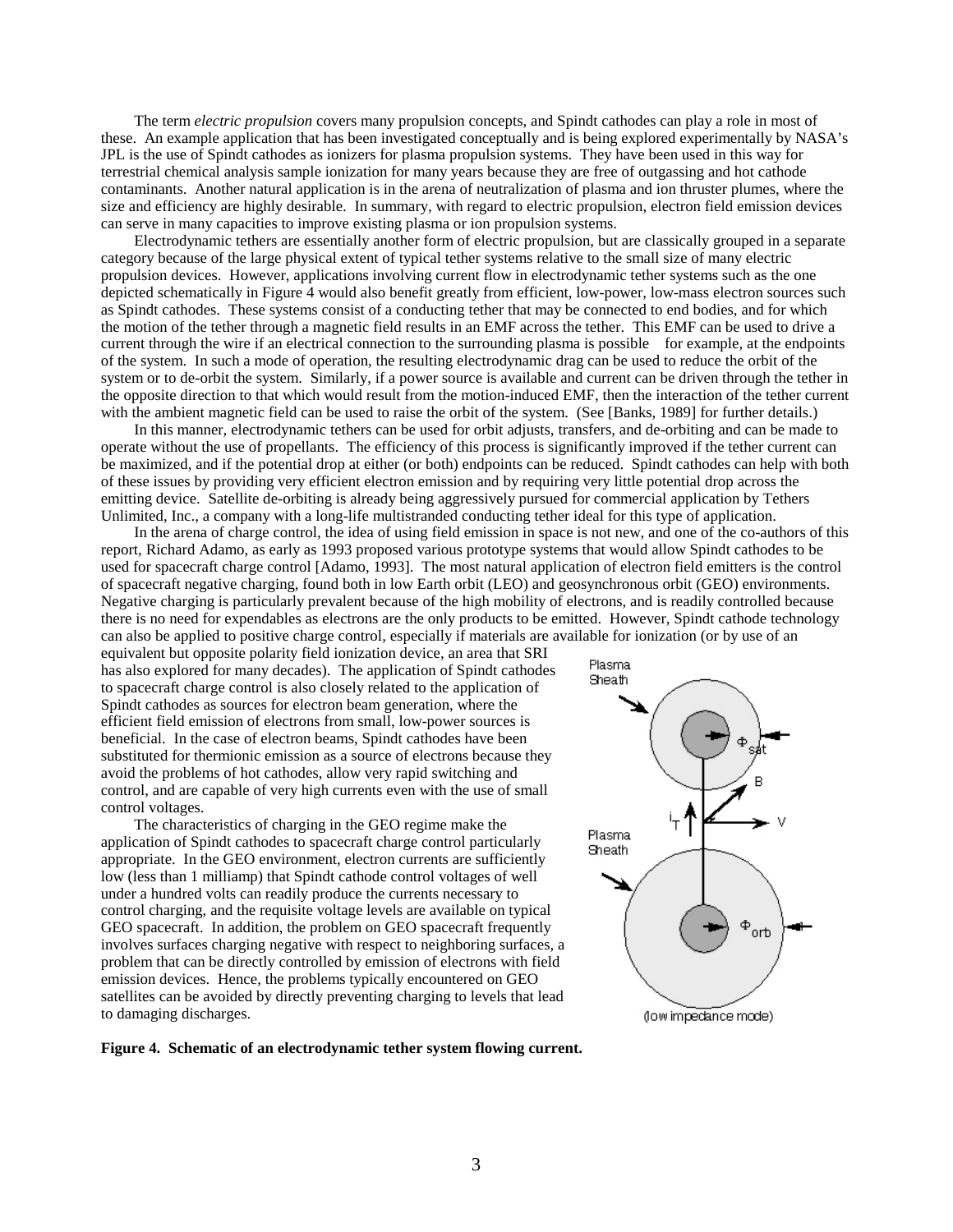# **4 TESTING FOR SPACE APPLICATIONS**

While it is clear from the above discussion that Spindt cathodes hold great promise for space applications, there remains engineering development before this technology is fully ready for space. As a result, at SRI we have undertaken an internal research program to explore specific issues of interest for application in the space environment.

To carry out space-specific testing of cathodes, a test facility has been configured for the study of cathode characteristics and control devices. The facility is composed of an ultra-high vacuum chamber with a volume of approximately 6000 cm<sup>3</sup> pumped by a turbo pump system and able to achieve vacuum levels of  $10^{-10}$  Torr (roughly equivalent to clean GEO conditions). The chamber can be baked out to temperatures of 250° C to ensure a clean starting environment for any tests, and has an attached gas manifold for use in bleeding gasses into the chamber from any of four gas sources at any time. The chamber is configured with cathode and anode mounts for multiple Spindt cathode devices to allow parallel testing of multiple devices, or comparisons between different devices under similar environments. Cathode control lines, emission currents, and environmental conditions can be monitored by a computercontrolled data acquisition system.

The purpose of this facility is not only to specifically characterize cathodes for space applications, but also to develop and test controllers for space applications. At this time, a controller for cathode emission has been designed, built, and is undergoing test. Typically, one controls field emission cathodes by means of the voltage between the control electrode (and anode or gate) and the base emitting tips. With the implemented controller, one can instead specify an emission current level, and the controller uses feedback to maintain the emission current by adjusting the voltage across the device to the required level. The prototype controller not only takes advantage of feedback control to maintain emission current to within a few percent when ambient conditions change, but also implements various protection schemes that shut down emission if over-voltage or over-current conditions develop. Figure 5 shows a plot of emission current over the period of one day (one sample per second) from recent testing with this controller. The plot shows the stability of emission over long periods of time even though chamber pressure varies but up to 20% over the course of a day. To date this controller has been used only for periods of up to 3 days, and we expect to do long-term testing to characterize its robustness over long time periods.

The controller has been implemented with an additional purpose in mind, that of investigating operational control of a cathode experiencing changes in the environment. It is known that exposure to various gasses affects the emission characteristics of field emission cathodes, and so under variable environmental conditions, such a controller is needed to maintain a desired emission level. Testing with different gases was reported by Capp Spindt in earlier work [Spindt, 1991], and provides detail on expected variations in emission characteristics over pressures ranging from  $10^{-5}$  to  $10^{-9}$  Torr for typical atmospheric gasses. In future work we intend to reproduce these results and study operational issues associated with controller design and operating ranges for applications that would like to accomplish active control of emitted current both at LEO and GEO pressure regimes.



#### **Figure 5. Plot of emitted current over time with a Spindt cathode under feedback control.**

The ability to introduce gases into the test facility also allows us to explore cathode performance and control requirements in harsh environments. For example, in plasma thruster applications xenon is the gas of interest, and we will be conducting tests on effects of exposures to such gasses. The data collected will be useful not only for controller and operational design of cathode-based systems, but will also be used for comparison testing of vulnerability of different materials to different gas species. Such data will allow for improvements in cathode robustness even for cathodes not directly exposed to xenon, that is, in use for general charge control on a spacecraft.

Due to interest in use of cathodes in electrodynamic tether systems that will reach lower altitudes, SRI is also planning tests of cathodes after and under exposure to chemical species such as atomic oxygen. While SRI cathodes have been manufactured for differing applications out of different materials, existing cathode designs were not explicitly intended for space applications, and hence one could further explore optimal designs and material choices to improve applicability to specific harsh spacecraft applications. For example, standard off-the-shelf cathodes are made of molybdenum, which is expected to be susceptible to degradation at LEO atomic oxygen levels. In addition, cathode geometry changes have been proposed to address protection against particulate debris expected at LEO altitudes. For GEO applications, exposure to atomic oxygen can be avoided, protective coatings can be used to chemically protect